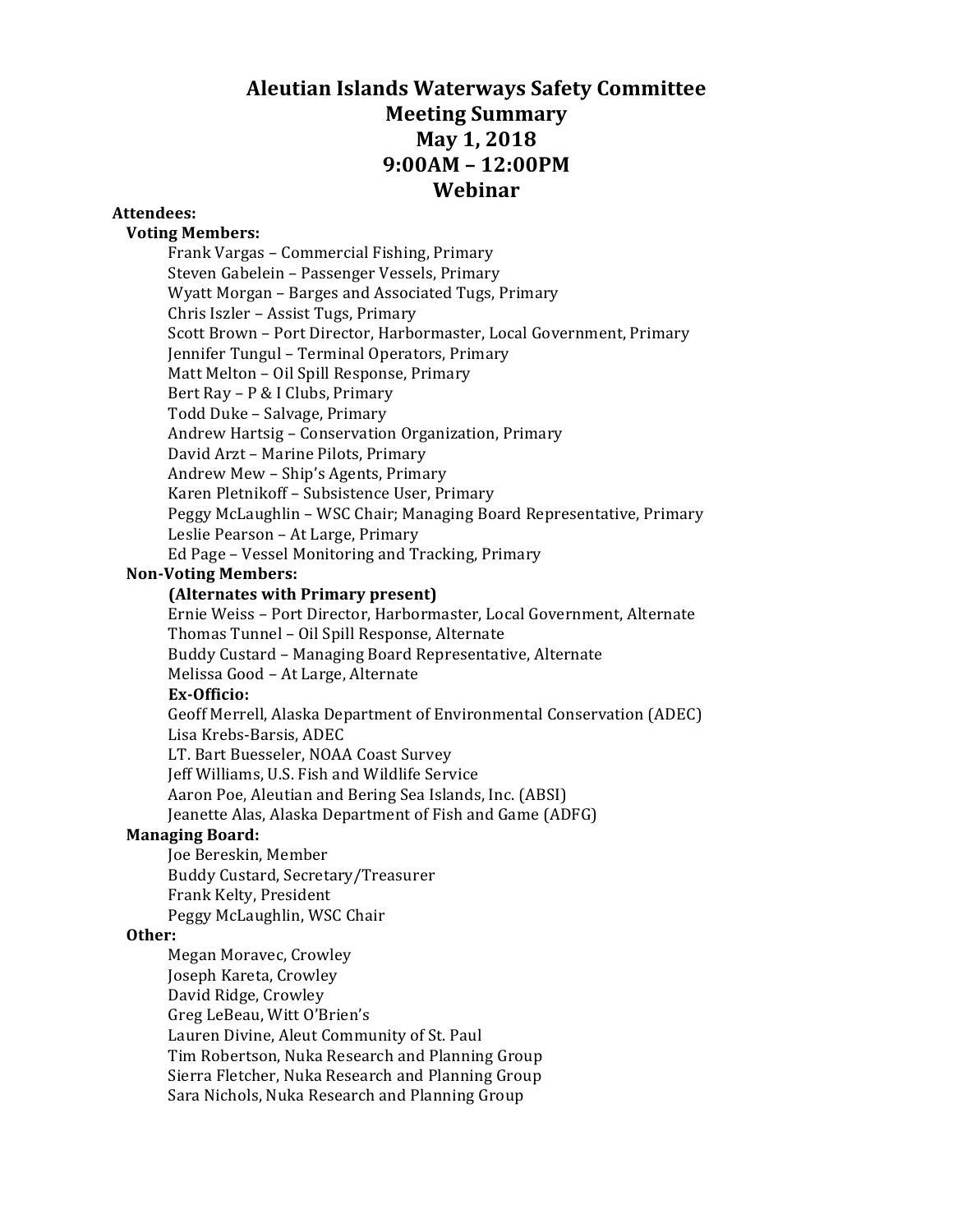# **Call to Order**

The second meeting of the Aleutian Islands Waterways Safety Committee (WSC) was called to order at 9:05AM by Chairwoman McLaughlin.

# **Approval of Agenda**

**Motion Pearson, Mew to approve the agenda with the addition of Item IX. d.** Additional Workgroup Assignments. Motion passes unanimously.

# **Approval of Meeting Summary February 28, 2018**

# **Motion Pearson, Arzt to approve the meeting summary of February 28, 2018. Motion Passes Unanimously**

# **Managing Board Report**

Managing Board President Frank Kelty reported that in the past month, the Board made several appointments to Committee seats and Ex Officio seats. They are also working on a sustainable funding plan for the organization and developing a News Release to be published within 48 hours of this meeting.

### **Waterways Safety Plan Workgroup Report**

Workgroup Chairwoman Pearson reported that they have been working via email as opposed to holding formal meetings, and have produced a template for the Waterways Safety Plan utilizing language that encompasses the identity of the AIWSC Scope. The Workgroup also developed language for their Mission Statement to be presented to the Committee today.

### **Navigation Workgroup Report**

Navigation Workgroup Chairman Arzt reported that they held two teleconferences and several email polls in the past few months. They have compiled and prioritized a list of assignments based on navigational issues and concerns to be addressed in the Waterways Safety Plan, and produced a mission statement for the Committee's approval today.

### **Facilitator's Report**

Mr. Robertson stated that he is impressed by the engagement the group has shown in the process so far. He reminded the Committee Members that most of the work gets done at the Workgroup level, encouraging them to throw in their hat to join the workgroups. He gave an overview of the website and reported that Nuka Research is in the process of incorporating all of the Aleutian Island Risk Assessment Documents into a special section for the group's convenience. A news release is being developed for immediate publication following this meeting, and he is looking for a quote from the Committee level to include.

### **Review Marine Safety Issues/Concerns List**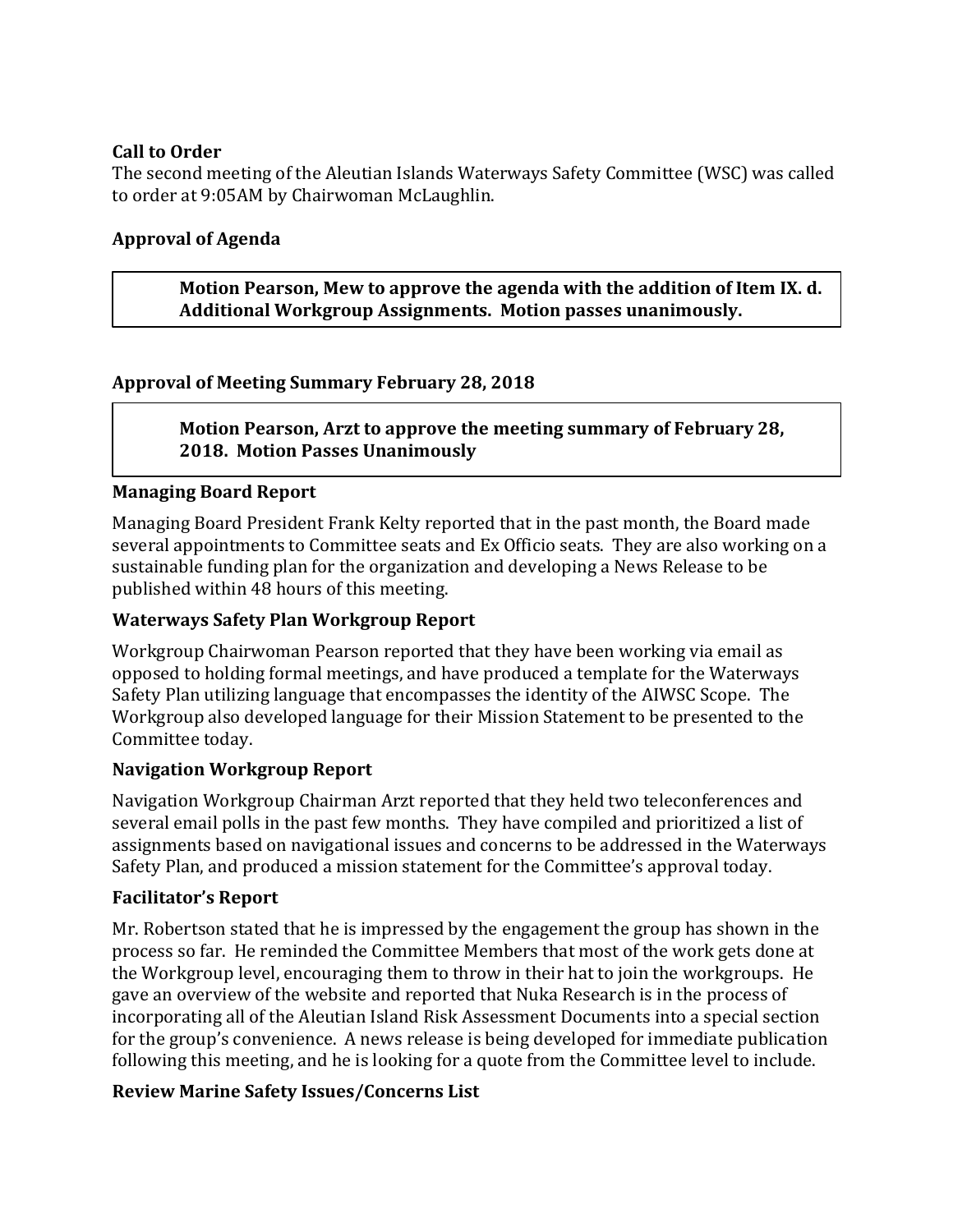The group addressed each of the issues presented on the list that was compiled during the February 28 WSC Meeting, and verified that they were represented in the draft Waterways Safety Plan if appropriate or consolidated where needed. They discussed the Coast Pilot and Marpol, deciding that the inclusion of external documents would be too cumbersome for the AIWSC Safety Plan. External documents will be referenced and a link will be provided on the web site.

**Waterways Safety Plan Workgroup Mission Statement**

**Motion Pearson, Page to approve the Mission Statement of the Waterways Safety Plan Workgroup to be "The mission of the Waterways Safety Plan** *Workgroup is to facilitate the compilation and dissemination of information* to enhance safety, efficiency, and environmental stewardship in the Aleutian *Islands.***"**

**Motion Mew, Page to change "Aleutian Islands" to "waters of the subject region". Motion Passes Unanimously**

**Main Motion Passes as amended by Non-objection.**

#### **BREAK 10:27-10:45**

#### **Navigation Workgroup Mission Statement**

The group agreed that the language describing the scope in this Mission Statement should mirror the language in the Waterways Safety Plan Mission Statement.

**Motion Pearson, Mew to approve and amend the Mission Statement of the** Navigation Workgroup to be "*The mission of the Navigational Workgroup is* to enhance marine safety for all mariners through the development of *recommended best practices and standards of care for navigation in the waters of the subject region. Additionally, the Workgroup intends to promote* safety through education and knowledge transfer to the maritime *community.***" Motion passes unanimously.**

#### **Committee Secretary**

**Motion Page, Pearson to nominate Andrew Hartsig to fulfill the role of Committee Secretary. Motion passes by non-objection.**

Mr. Hartsig accepted the nomination. Per the AIWSC Charter, the role of Committee Secretary is to prepare summaries of Committee and Board meetings.

### **Pacific Marine Expo Booth**

The group discussed the pros and cons of purchasing a booth this year and ultimately decided that the AIWSC is not mature enough to justify the cost and time involved, but to keep it as an option for the future.

### **Additional Workgroup Assignments**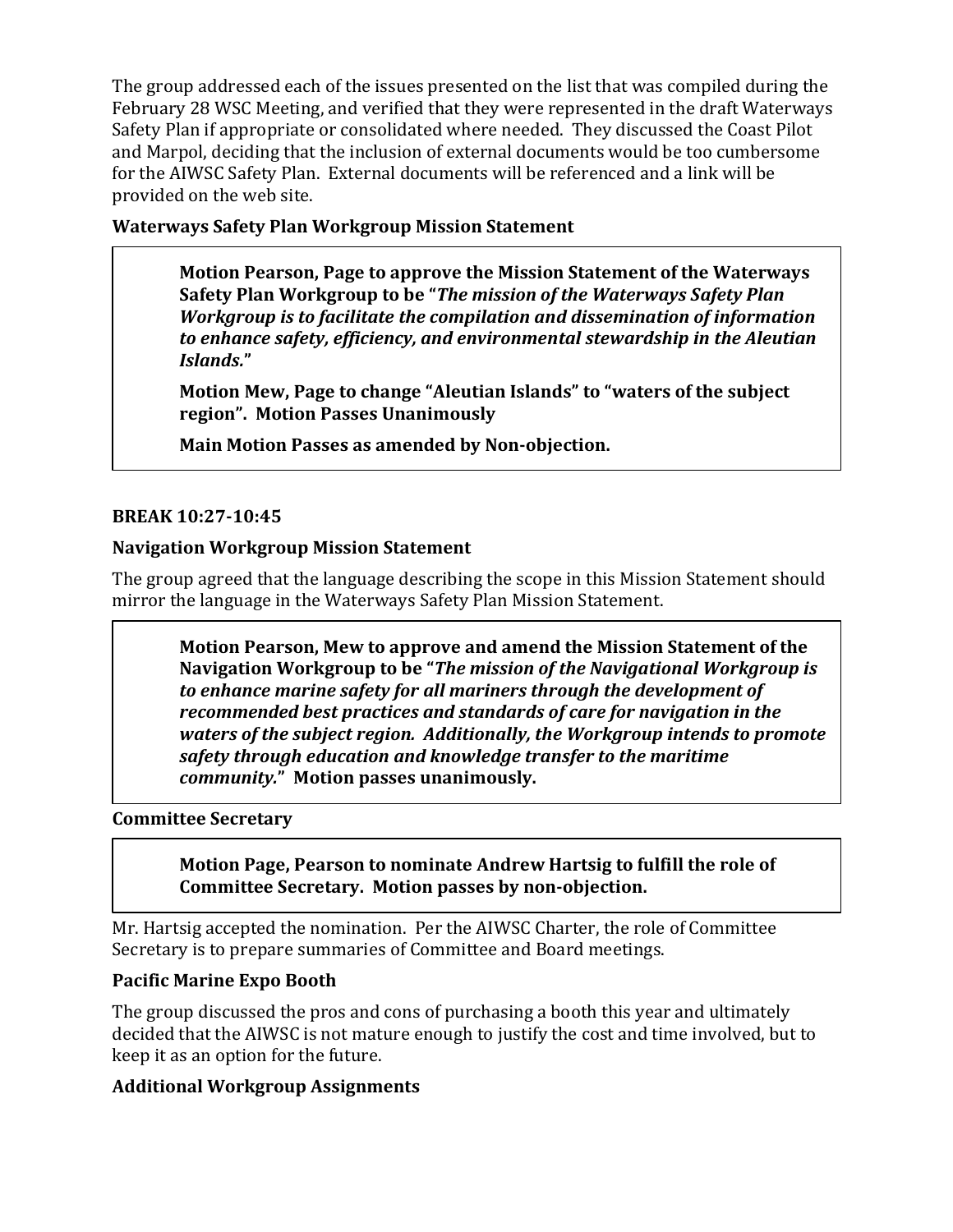The group discussed and volunteered for the following assignments.

| <b>Topic (Subsection)</b>             | <b>Status</b>     | <b>Volunteered to draft</b>                                      |
|---------------------------------------|-------------------|------------------------------------------------------------------|
| 1.1 Statement of Purpose              | Draft Completed   | Note: In Part 1 add sub topic on                                 |
|                                       |                   | relationship with other committees (i.e.                         |
|                                       |                   | Subarea Committee)                                               |
| 1.2 Procedures                        | Draft Completed   |                                                                  |
| 1.3 Committee Members                 | Draft Completed   |                                                                  |
| 1.3.1 U.S. Coast Guard Sector Western | Draft Completed   |                                                                  |
| Alaska                                |                   |                                                                  |
| 1.3.2 Alaska Department of            | Draft Completed   |                                                                  |
| <b>Environmental Conservation</b>     |                   |                                                                  |
| 1.4 Geographic Scope                  | Draft Completed   |                                                                  |
| 1.5 Environmental Issues of Concern   | Draft Completed   |                                                                  |
| 1.6 Economic Issues of Concern        |                   | Andrew Mew                                                       |
| 1.7 Historical Information            | Subsection title- |                                                                  |
|                                       | no text           |                                                                  |
| 1.7.1 Areas to be Avoided             | Draft Completed   |                                                                  |
| 1.7.2 Aleutian Islands Risk           |                   | Leslie Pearson                                                   |
| <b>Assessment Risk Reduction</b>      |                   |                                                                  |
| Measures Implementation               |                   |                                                                  |
| <b>Status</b>                         |                   |                                                                  |
| 2.0 Standing Policies/Directives      |                   | U.S.C.G.                                                         |
| 2.1 Places of Refuge for Storm        |                   | Navigational Workgroup/Jeff                                      |
| Avoidance                             |                   | Williams/ADEC/Jeanette Alas/Aaron                                |
|                                       |                   | Poe (drift analysis)                                             |
| 2.2 Coast Pilot Review & Update       |                   | Ed Page/Bart Buesseler/Pilots                                    |
| 2.3 Automatic Identification Systems  | Draft Completed   |                                                                  |
| 2.4 Notice to Mariners                |                   |                                                                  |
| 2.4.1 Severe Weather                  |                   |                                                                  |
| <b>Communication Procedures</b>       |                   |                                                                  |
| 2.4.2 Severe Weather                  |                   |                                                                  |
| <b>Advisories and Best Practices</b>  |                   |                                                                  |
| 2.5 Communication: Emergency &        |                   | Note: Consult with communities in the                            |
| Response                              |                   | geographic scope on communication                                |
|                                       |                   | procedures                                                       |
| 2.5.1 Medical Transfers               |                   | Andrew Mew/Peggy McLaughlin/Chris                                |
|                                       |                   | Iszler/Bert Ray                                                  |
| 2.5.2 Vessels Under Distress          |                   |                                                                  |
| 2.5.3 Tsunami Warning                 |                   | Navigational Workgroup/Ed Page/Peggy                             |
|                                       |                   | McLaughlin/Karen Pletnikoff                                      |
| 2.5.4 Subchapter M Awareness          |                   | Navigational Workgroup                                           |
| 2.5.5 Man Lost at Sea                 |                   | Consider removing from list                                      |
| 2.6 Priority Areas for Bottom Surveys |                   | Navigational Workgroup pending                                   |
| 2.7 Fishing Vessel-Shipping Conflicts |                   | information from other topics                                    |
|                                       |                   | Navigational Workgroup/Aaron Poe                                 |
| 2.8 Marine Mammal Conflict            |                   | (spatial analysis-if needed)<br>Jeff Williams/Jeanette Alas/Bart |
| Avoidance                             |                   | Buesseler/Melissa Good                                           |
| 2.9 Oil Spill Response and            |                   | Steven Gabelein/Matt Melton/Bert                                 |
| Preparedness                          |                   | Ray/Karen Pletnikoff                                             |
| 2.10 Public Vessels                   |                   |                                                                  |
|                                       |                   |                                                                  |